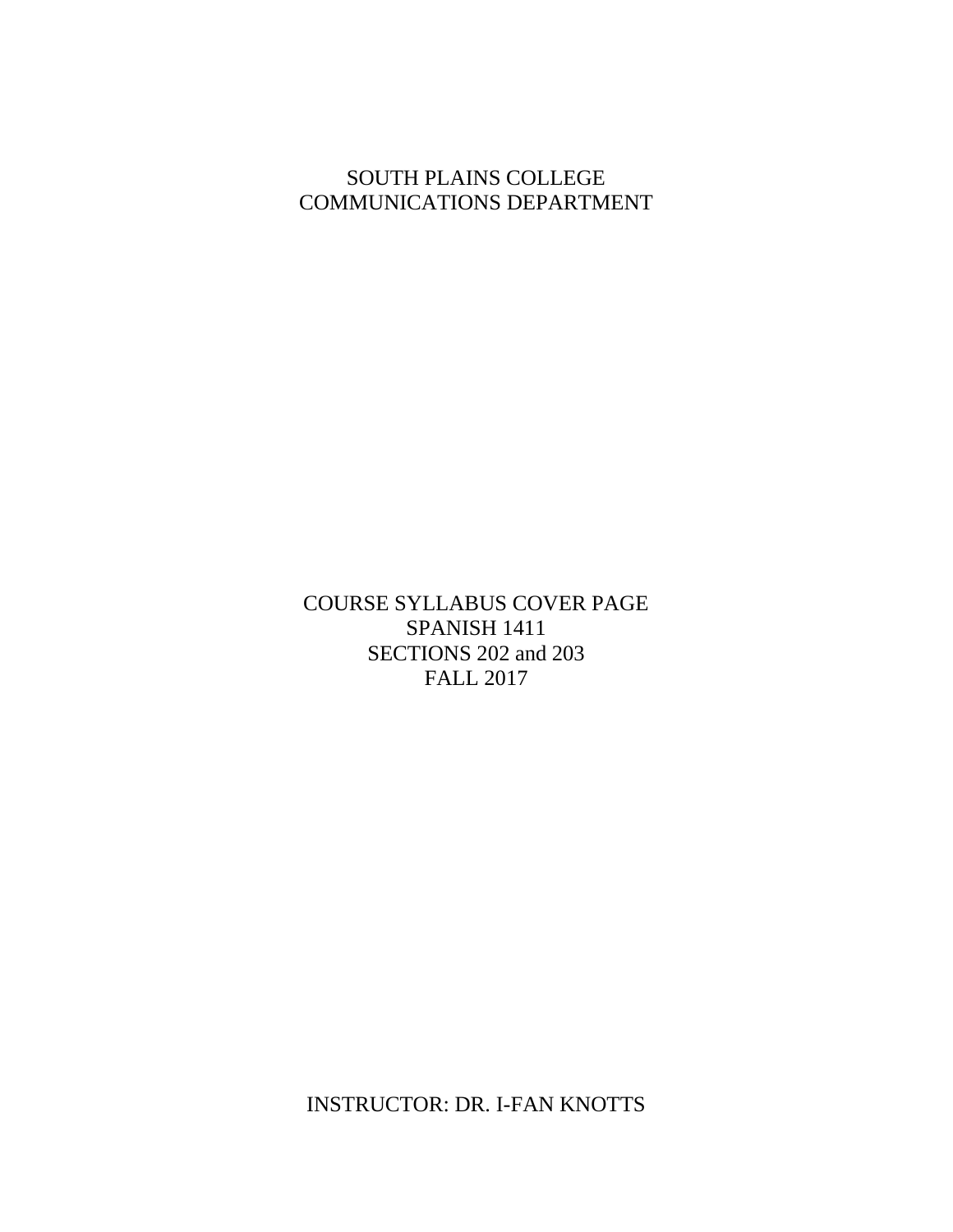# **Course Syllabus SPAN 1411 – Beginning Spanish I**

**Department:** Communications **Discipline:** Spanish **Credit:** 3 hours lecture, 2 hours lab This is a core course for the Associate of Arts degree, and satisfies five hours of the 8 – 16 hour requirement for foreign language. **Prerequisites:** There are no prerequisites for this course. **Available Formats:** conventional **Campus:** Levelland/Reese Center **Textbook:** Arriba 6th Ed. by Zayas-Bazán, Bacon & Nibert. (1) Textbook (Comunicación y Cultura) and (2) On-line workbook access code for (MySpanishlab-MSL) **Supplies:** Three-ring loose leaf binder or a notebook/folder is suggested.

**Course Specific Instructions:** None

**Course Description:** This course is designed for beginning Spanish students, and will introduce and expand the functional skills of speaking, listening, reading and writing the Spanish language through the study of vocabulary, grammatical structures and syntax, with extensive practice in the classroom. We follow the American Council on the Teaching of Foreign Languages' "National Standards": [http://www.cas.usf.edu/languages/whystudy/standard.htm#standards.](http://www.cas.usf.edu/languages/whystudy/standard.htm#standards) **ACTFL National [Standards](http://www.cas.usf.edu/languages/whystudy/standard.htm#standards) in Foreign Language Education:**

**Course Objectives:** The purpose of this course is formed by *Standards for Foreign Language Learning in the 21st Century*, focusing on the five general areas:

**Communication** *Communicate in Languages Other Than English*

**Standard 1.1:** Students engage in conversations, provide and obtain information, express feelings and emotions, and exchange opinions

**Standard 1.2:** Students understand and interpret written and spoken language on a variety of topics **Standard 1.3:** Students present information, concepts, and ideas to an audience of listeners or readers on a variety of topics.

**Cultures** *Gain Knowledge and Understanding of Other Cultures*

**Standard 2.1:** Students demonstrate an understanding of the relationship between the practices and perspectives of the culture studied

**Standard 2.2:** Students demonstrate an understanding of the relationship between the products and perspectives of the culture studied

**Connections** *Connect with Other Disciplines and Acquire Information*

**Standard 3.1:** Students reinforce and further their knowledge of other disciplines through the foreign language **Standard 3.2:** Students acquire information and recognize the distinctive viewpoints that are only available through the foreign language and its cultures

**Comparisons** *Develop Insight into the Nature of Language and Culture*

**Standard 4.1:** Students demonstrate understanding of the nature of language through comparisons of the language studied and their own

**Standard 4.2:** Students demonstrate understanding of the concept of culture through comparisons of the cultures studied and their own.

**Communities** *Participate in Multilingual Communities at Home & Around the World*

**Standard 5.1:** Students use the language both within and beyond the school setting

**Standard 5.2:** Students show evidence of becoming life-long learners by using the language for personal enjoyment and enrichment.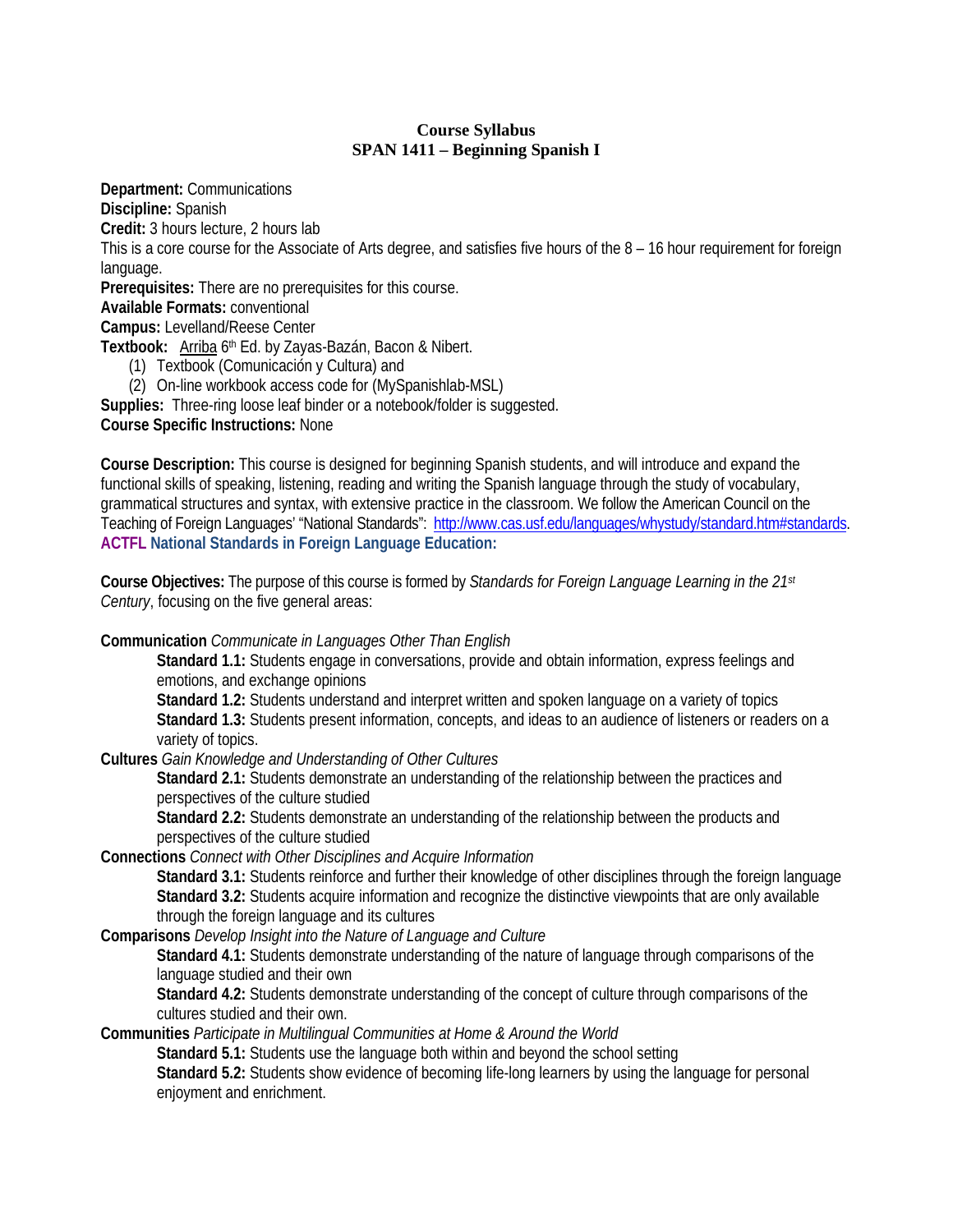Upon completion of this course, the student should be able to demonstrate proficiency in the following areas:

- basic knowledge of the pronunciation and intonation
- basic knowledge of the global diversity with emphasis in the Hispanic World
- basic knowledge of everyday conversation using the basic Spanish grammar in all four skills-reading, writing, speaking and listening.
- basic knowledge of the usage of vocabulary
- basic knowledge of composing sentences and paragraphs using basic Spanish grammar
- basic knowledge of close reading of the text

**Course Requirements:** Since this is a performance class, in order to maximize the potential to successfully complete this course, the student must attend all class meetings, participate actively and complete all assignments.

# **Attendance Policy:** *Attendance in this class is mandatory. Students with more than four absences will be dropped from the class with either an F or an X without further warning***.**

**Diversity Statement-**In this class, the professor will establish and support an environment that values and nurtures individual and group differences and encourages engagement and interaction. Understanding and respecting multiple experiences and perspectives will serve to challenge and stimulate all of us to learn about others, about the larger world and about ourselves. By promoting diversity and intellectual exchange, we will not only mirror society as it is, but also model society as it should and can be.

**Contacting your Instructor-** Please feel free to contact me if you have questions or concerns about your progress in this class. Please let me know in advance if you will have to miss class. Arrangements may be made to turn in your assignments early. You may contact me at the **office** in person or by phone at 806-716-4037.

# **Student Learning Outcomes/Competencies: The student will:**

- **1** 1.1 meet and greet others appropriately.
	- 1.2 spell names (first and last)
	- 1.3 perform simple math problems
	- 1.4 use the calendar and dates
	- 1.5 describe classroom
	- 1.6 respond appropriately to classroom instructions
	- 1.7 talk about him/herself
	- 1.8 identify colors and indicate his/her favorite color
- **2** 2.1 describe him/herself and other people and things
	- 2.2 ask and respond to simple questions
	- 2.3 ask for and tell time
	- 2.4 talk about what he/she likes to do (using *gustar*)
	- 2.5 talk about what he/she has (possesses)
	- 2.6 talk about what he/she has to do
- **3** 3.1 exchange information about classes with others
	- 3.2 talk about things that belong to him/her
	- 3.3 talk about how he/she and others feel
	- 3.4 ask for and give simple directions
- **4** 4.1 talk about his/her family
	- 4.2 express desire and preferences
	- 4.3 plan activities
	- 4.4 extend invitations
	- 4.5 make spatial references
	- 4.6 discuss things he/she knows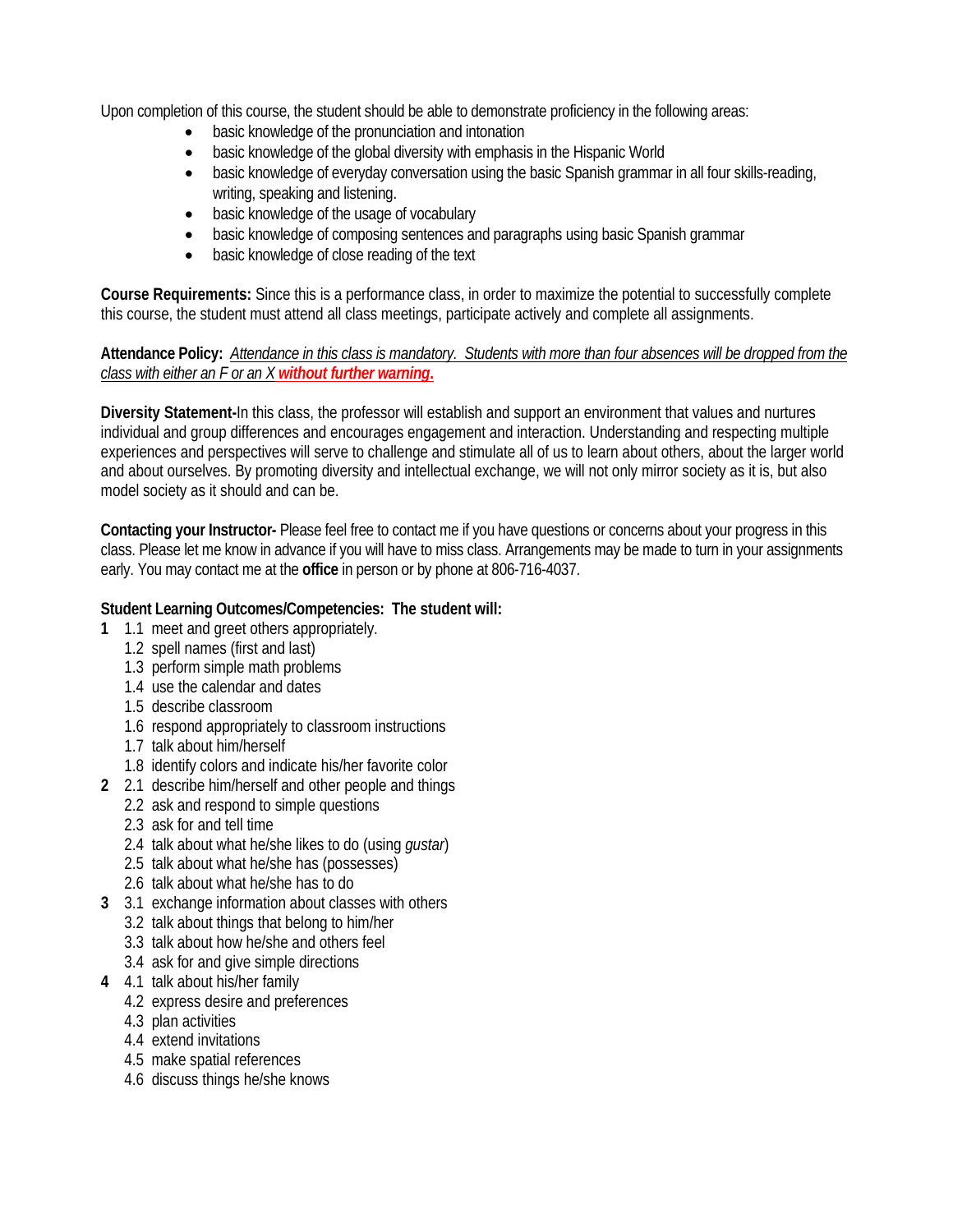#### **SOUTH PLAINS COLLEGE ARTS & SCIENCES—DEPARTMENT OF COMMUNICATIONS SPANISH 1411 COURSE SYLLABUS CONTINUATION**

| Professor:  | Dr. I-Fan KNOTTS                     |
|-------------|--------------------------------------|
| Office:     | Reese Center Building 8, Room 826C   |
| Telephone:  | $(806)$ 716-4037                     |
| E-mail:     | ichen@southplainscollege.edu         |
| Office Hrs: | TBA-Please see MSL: Course Materials |

#### **Required Materials**

Arriba  $6<sup>th</sup>$  Ed. 2015 Release (\*2 butterflies) by Zayas-Bazan, Bacon & Nibert. (A) Textbook and (B) On-line workbook/ lab manual—access code for MySpanishLab (MSL)

## **Instructional Methodology**

This course is founded on interaction, communication, and culture, and is geared at acquiring all aspects of Spanish language: speaking, listening, reading, writing and a knowledge of the Hispanic culture. During class, the components of speaking and listening will be emphasized. You will be required to work in pairs and small groups. Your active participation is required for the success in this class. The reading and writing components will be mainly practiced at home. The workbook and written assignments will be helpful in developing these skills. The audio component will assist in the comprehension and pronunciation of Spanish.

## **Course Objectives and Rationale**

This course will help students to develop skills of listening, speaking, reading and writing in the Spanish language at the beginning level. Your ability to understand and communicate will develop along with your knowledge of the vocabulary and grammatical structures of the language. You should allow **two or three hours a day** for the study of Spanish (at least two hours outside of class for each hour in class). IT IS REQUIRED THAT YOU HAVE ACCESS TO THE INTERNET FOR THIS COURSE*.* (SPC has several facilities available for students' usage.) This course is intended to fulfill one semester of the foreign language requirement as needed for Associate Degree plans and transfer credit to four-year institutions. The number of courses required varies from discipline and institution.

#### **Grading Procedure Grading Scale:**

|                                                                | 30% | $A=100-90$      |
|----------------------------------------------------------------|-----|-----------------|
|                                                                | 30% | $B = 89 - 80$   |
| Daily Grades (MSL, HW, quizzes, participation, classwork) 20%  |     | $C = 79-70$     |
| Final Exams (Oral and Written) $\dots \dots \dots \dots \dots$ | 20% | $D^* = 69.60$   |
|                                                                |     | $F^*$ =59–below |

# **Note: a "C" or better is required to continue to the next Spanish course (SPAN 1412) at SPC.**

#### **Expectations and Policies**

**Daily Grades** are composed of *three* major components: (1) Assignments, (2) Quizzes, and (3) Class Participation and Class work. **NO make-ups will be allowed in this category!**

**1. Assignments** will be announced in class and will be due on the dates indicated. Always check with MySpanishLab website for required online assignments and datelines. Assignments may be exercises from textbook, worksheets, hand-outs, reader, and MSL (which stands for MySpanishLab: [www.myspanishlab.com](http://www.myspanishlab.com/) —an online textbook/ workbook with listening comprehension, vocabulary, grammar, conversation, reading exercises, videos, games, practice tests, cultural practices, etc.). It is your responsibility to make sure that assignments are submitted/turned in on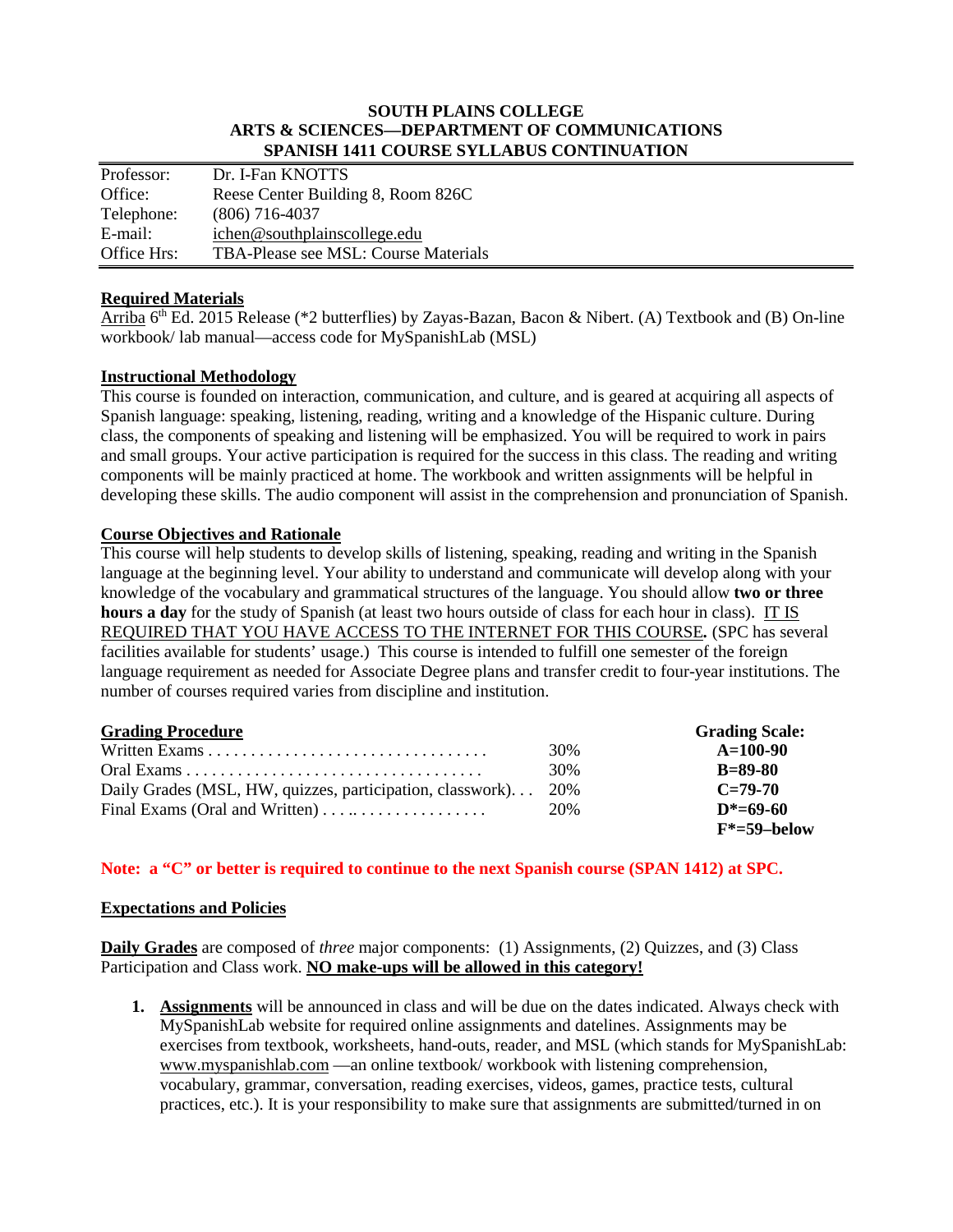time and that you complete future assignments even if you are absent. If you cannot attend class, you may e-mail your work (before class) in order to receive credit for it. There will be NO make-ups nor will any late assignments be accepted. *If you need assistance, contact Dr. Knotts during office hours.* 

*NOTE: Dr. Knotts will NOT respond to e-mail requesting missed class work and/or homework assignment due to absences. Contact a fellow student instead.* 

- **2. Quizzes** will cover grammar, vocabulary, pronunciation, conversation, reading, listening comprehension from the required textual materials and from any additional material presented in class. There will be NO make-ups on any quizzes as 2 lowest quiz grades will be dropped.
- **3. Class Participation and Class-work** grades are collected randomly throughout the semester at the professor's discretion. Students are required to participate actively in classroom activities. If you are not in class for any reason, you will not receive a grade for that day! There will be NO make-ups on any participation/ class work grades due to tardies, leaving early or any type of absences, no exceptions.

**Oral Exams.** Active participation in class will help prepare you for the oral exams as they will consist of questions, situations and discussions practiced in class. All conducted in Spanish. More information will follow. See make-up policy below.

**Written Exams.** Written exams are comprehensive and mandatory and will test reading, writing, culture, listening skills and your ability to use grammar and vocabulary in communicative situations. Active participation in class along with the practices and exercises from MSL will help to prepare you to succeed in this course. See make-up policy below.

**Final Exams.** There are two parts: (1) Final Oral Exam and (2) Final Written Exam.

- **1. Final Oral Exam** is mandatory and required from all students. It is an oral presentation based on the topics presented in class. All conducted in Spanish with the difficulty level of (Chapter 4). It is recommended that this be a skit performed with a classmate. You are encouraged to bring props. You may give me a copy of the script in advance (2 weeks prior to the presentation date) to ensure correct form and meaning. The skit will be performed for the class. This is 10% of your grade. See make-up policy.
- 2. Final Written Exam: all students are required to take this comprehensive final written exam unless you meet the following requirements: (1) *an overall average of 70.0 or higher (including the Final Oral Exam) and* (2) *no more than 3 absences (regardless of the type of absence) incurred in this class, no exceptions.*

**Attendance Policy.** Students are expected to attend all classes in order to be successful. The student may be administratively withdrawn from the course when absences become excessive (for this class, four or more absences) students may be dropped with an F or an X *without further warning***.** Students who enroll in a course but have 'Never Attended' by the official census date, as reported by the faculty member, will be administratively dropped by the Office of Admissions and Records. **It is the student's responsibility to be aware of this policy**. **It is also the student's responsibility** to verify administrative drops for excessive absences through MySPC. If you are receiving financial aid or have any questions, please contact them.

You are expected to be on time and to remain the entire class period. Attendance will be taken at the beginning of each class period. If you leave class early, or arrive late, you may not receive credit for a quiz, test, in-class activities, worksheets, participation or homework collected that day. Missing class the day before will not be accepted as an excuse for not being prepared when you return. Class participation and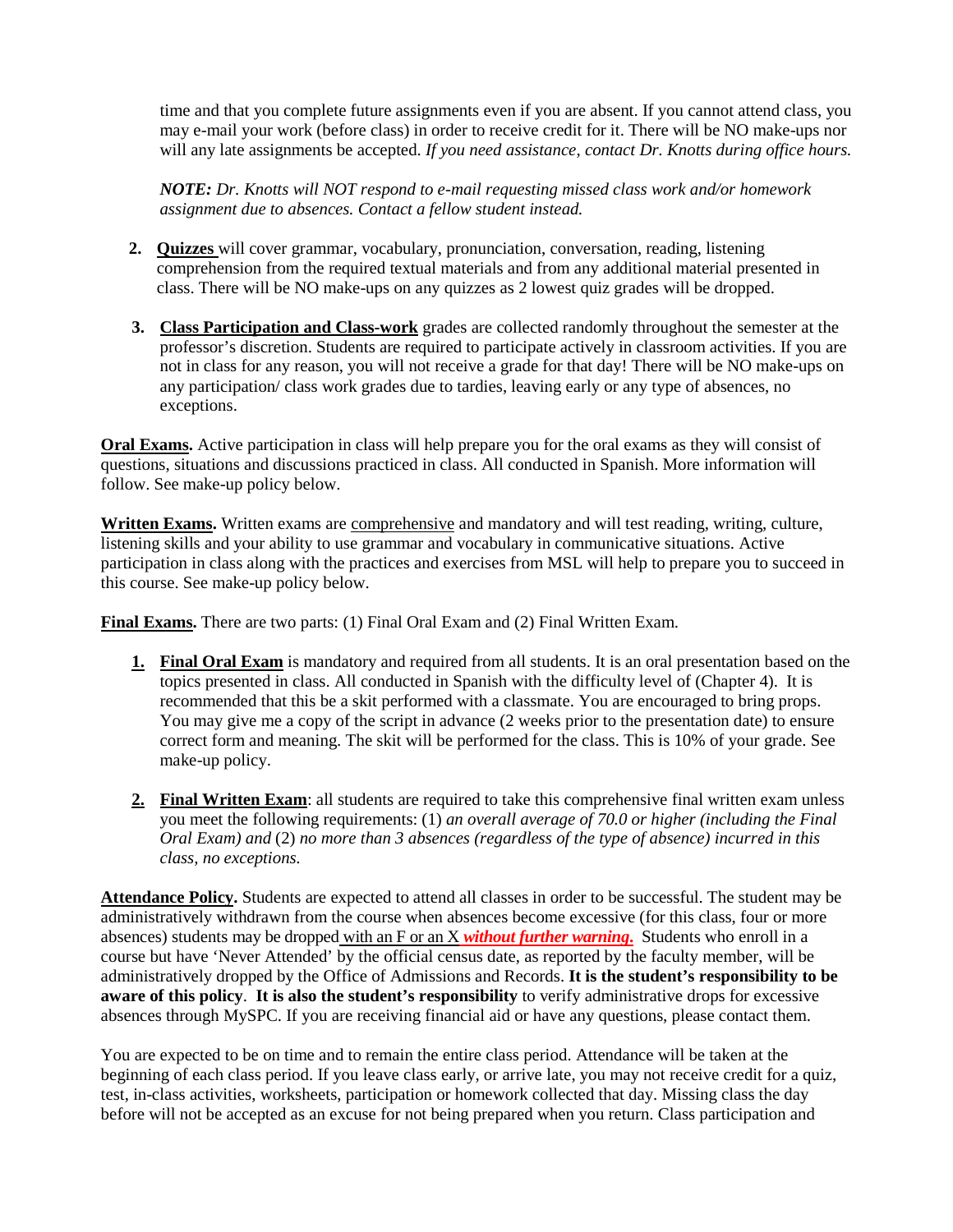attendance are required because they are of greatest importance to success in a foreign language class. Failure to attend a class always results in missed opportunity to hear and speak Spanish, and will have a negative impact on your performance on evaluations. For more information, see SPC Student Guide.

The last day to drop a course and receive "W" is November 16, 2017 (Thursday). Per state law, students enrolling for the first time in fall 2007 or later at any Texas college or university may not withdraw from more than six courses during their undergraduate college career. Some exemptions may apply.

**You are responsible** for all class work covered during absences from class, even in cases in which you are able to satisfy the professor that the absence was **unavoidable**. An absence is considered **unavoidable** if it is due to (1) an illness—with proper documentation provided from the doctor's office, or (2) a college related/ sponsored activity—with a letter from the organization stating the requirement of your presence in advance, or (3) being called to active military service, or (4) an emergency—at the discretion of the professor.

**Make-Up Work Policy**. There will be absolutely no make-ups on any grades for assignments, quizzes, class participation and/or class-work. If you miss an exam (written/composition, oral or auditory) due to a verifiable unavoidable absence you may be allowed to take the make-up exam; however, it may be in a different format or with a different topic than previously announced and practiced in class, and must be taken at the discretion of the professor. \*You must contact Dr. Knotts within one week from the date of your absence in order to be considered for a make-up; otherwise, you will receive a zero for the missed exam.

**Class Conduct.** It is my belief that learning best occurs in a supportive and respectful atmosphere. Students are expected to assist in maintaining a classroom environment that is conducive to learning. When you enroll at South Plains College, you accept the rules and regulations prescribed by the College and it is your obligation to be familiar with the standards of conduct. In order to assure that all students have an opportunity to benefit from time spent in class, unless otherwise approved by the instructor, during class time students are prohibited from engaging in any other form of distraction. Inappropriate behavior in the classroom shall result, minimally in a request to leave class and be counted ABSENT for that day. Troublesome behavior may be classified as anything that disturbs the instructor or the students during the class period. Listed below are a few examples of troublesome behavior in the classroom:

- Eating, drinking or usage of tobacco products, (bottled waters and beverages with a "twist top" are allowed in the classroom),
- Usage of cell phones or any other electronic devices,
- Displaying of anger or aggression,
- Playing games or working on other projects during class,
- Making rude and/ or offensive remarks.
- Sleeping,
- Talking and visiting with classmates during a lecture, etc.

If problem persists, you will be removed from this course with a grade of WF (withdrawn failing). Refer to the Student Guide or the SPC General Catalog.

**Academic Integrity.** Cheating and plagiarism constitute serious offenses and will not be tolerated. Examples: for this class, the *use of online translators/websites for written assignments is considered cheating and copying other students' homework is considered plagiarism*. You will be dropped from the course with a grade of F. (Refer to the SPC Student Guide and the General Catalog).

**ADA Statement.** Students with disabilities, including but not limited to physical, psychiatric, or learning disabilities, who wish to request accommodations in this class should notify the Disability Services Office early in the semester so that the appropriate arrangements may be made. In accordance with federal law, a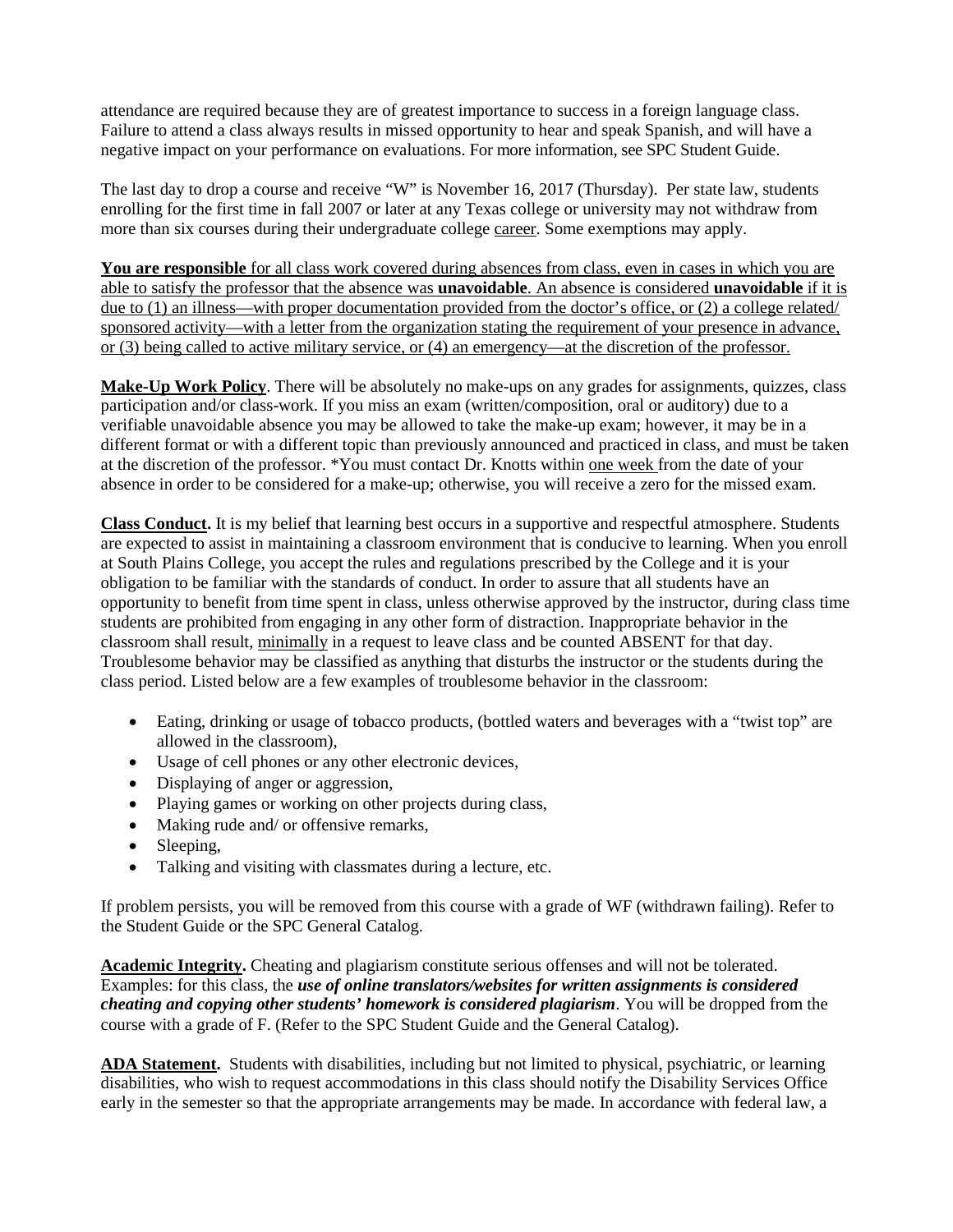student requesting accommodations must provide acceptable documentation of his/her disability to the Disability Services Office. For more information, call or visit the Disability Services Office at Levelland Student Health & Wellness Center 806-716-2577, Reese Center (also covers ATC) Building 8: 806-716- 4675, Plainview Center Main Office: 806-716-4302 or 806-296-9611, or the Health and Wellness main number at 806-716-2529. \*\*\*It is important to note that no requirement exists that accommodations be made unless appropriate verification from the Disability Services Office has been provided to the professor.

#### **Campus Concealed Carry syllabus statement**:

Campus Concealed Carry - Texas Senate Bill - 11 (Government Code 411.2031, et al.) authorizes the carrying of a concealed handgun in South Plains College buildings only by persons who have been issued and are in possession of a Texas License to Carry a Handgun. Qualified law enforcement officers or those who are otherwise authorized to carry a concealed handgun in the State of Texas are also permitted to do so. Pursuant to Penal Code (PC) 46.035 and South Plains College policy, license holders may not carry a concealed handgun in restricted locations. For a list of locations, please refer to the SPC policy at: [\(http://www.southplainscollege.edu/human\\_resources/policy\\_procedure/hhc.php\)](http://www.southplainscollege.edu/human_resources/policy_procedure/hhc.php)

Pursuant to PC 46.035, the open carrying of handguns is prohibited on all South Plains College campuses. Report violations to the College Police Department at 806-716-2396 or 9-1-1.

## **IMPORTANT ADDITIONAL INFORMATION:**

All SPC students have been provided with an e-mail account via SPC's website and will be used as the primary channel for official communication in this class. Do not use the e-mail system in MySpanishLab. For more information, go to [http://www.southplainscollege.edu](http://www.southplainscollege.edu/) or refer to the student guide and catalog.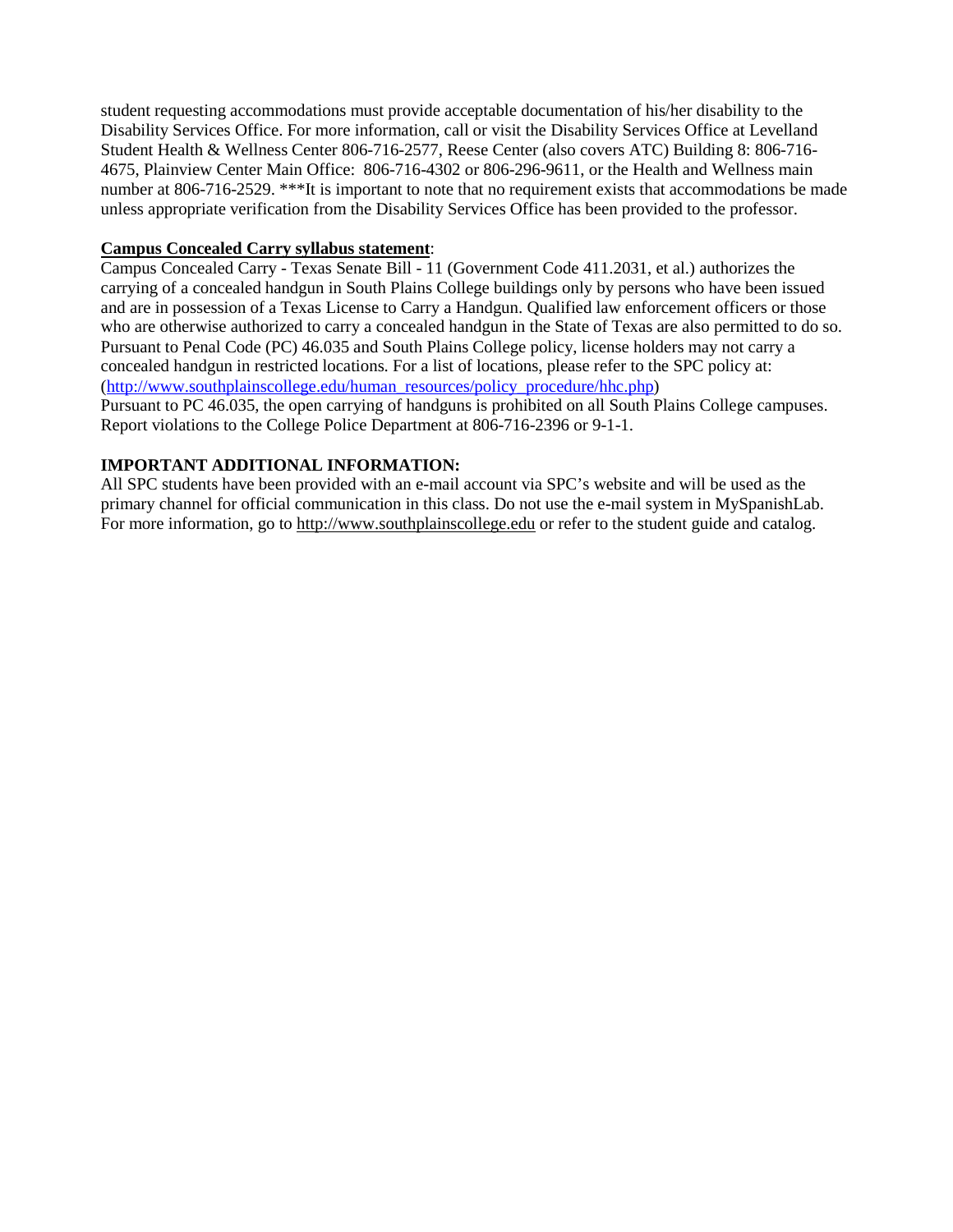# **MSL http://myspanishlab.com ENROLLING IN A NEW SEMESTER: STUDENT**

### **STEP 1: BEFORE YOU ENROLL (VERY IMPORTANT!)**

- 1. Visit http://myspanishlab.com and click on **Browser Tune-up** to confirm that you have met the Systems Requirements. You may need to go under **Tools** and access the **Internet Options** to delete cookies for MSL to work properly.
- 2. Confirm that you have the following needed to register: a. **VALID EMAIL ADDRESS**  b. **INSTRUCTOR'S COURSE ID:** CRSKL59-560684

#### **STEP 2: ENROLLING IN YOUR NEW COURSE**

- 1. Click on the **Students** button under **First time users** at [http://myspanishlab.com.](http://myspanishlab.com/)
- 2. Click on **I already have an access code** or click on **need to purchase the access code online** and follow the prompts. Read the online policy and click on **I accept** to continue.
- 3. When prompted, enter your school's zip code Reese 79416
- 4. Create your account as follows:
	- a) Type in your name and your valid email address
	- b) Select school or select "other" and enter school's name, city and state.
	- c) Create login name and password
	- d) On the "*My Courses*" page, click on the **Enroll in a Course** button.
	- e) Type the Course ID listed above in the box and click **Next**.
	- f) **Confirm Course** screen; verify that the CourseID you entered matches your instructor's course. Click the **Next** button.
	- g) **Summary** screen, confirm the information is correct and then click **Enter Course Now** button to enter your instructor's course. This course name should now appear on your "course list."

**STEP 3: YOU ARE NOW READY TO BEGIN. Click** on course name to open.

**\*VERY IMPORTANT\* Please check your time zone. Make sure it is set for Central Standard Time. All assignments are due at 11:59pm. If your alarm clock appears elsewhere, your time zone is set incorrectly (by default, it is set to Eastern Time Zone).**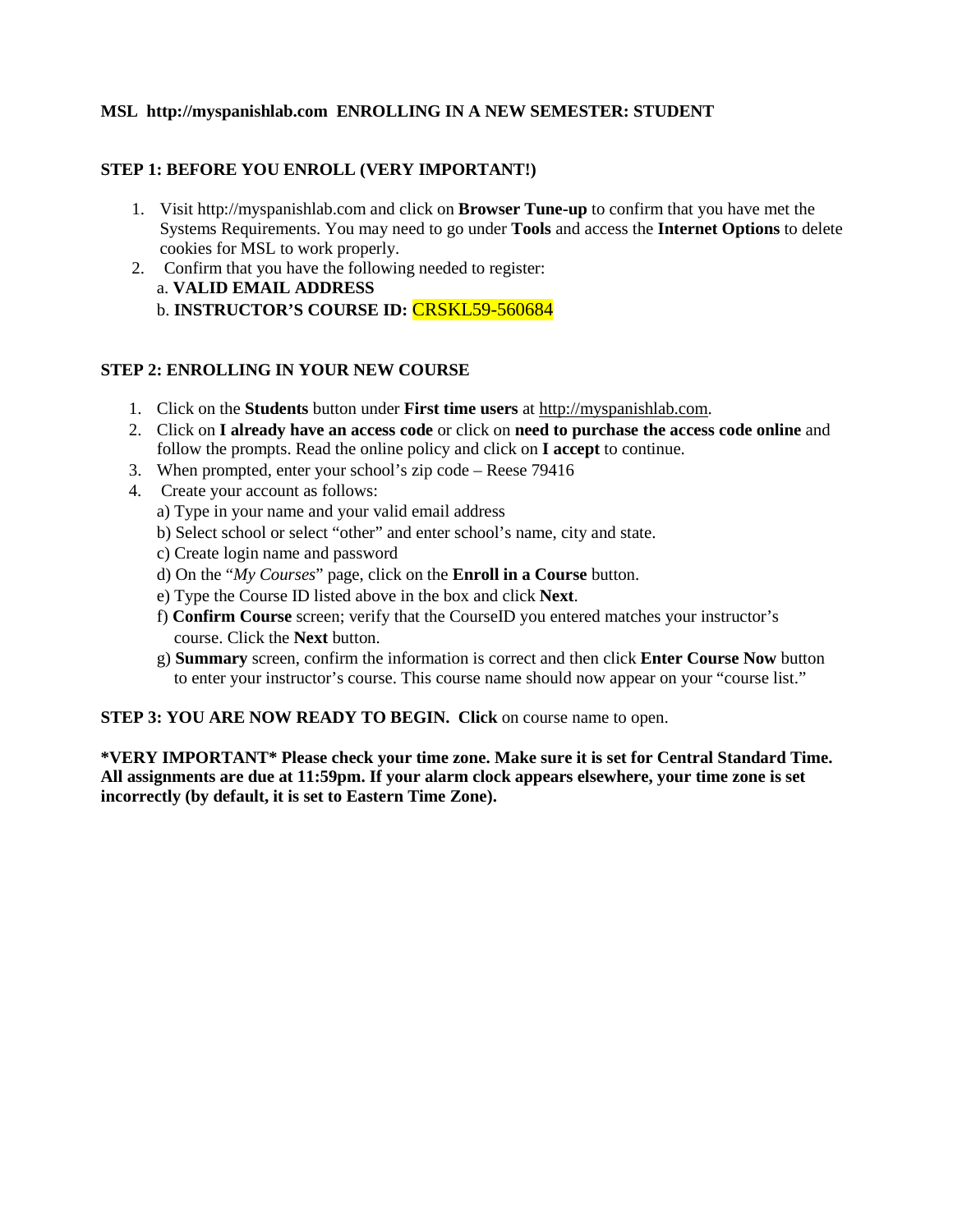# **CALENDARIO TENTATIVO 2017 SPAN 1411-all sections (202/203) (T/R) 11am/1pm**

| wk <sub>1</sub><br>8/29<br>8/31 | -Introduction/ Begin with Ch. 1<br>-Continue Ch. 1 (Computer Lab 829) | wk9<br>10/24<br>10/26  | -Continue with Ch. 3<br>-Finish with Ch. 3; Review                                                                                                                                                                                      |
|---------------------------------|-----------------------------------------------------------------------|------------------------|-----------------------------------------------------------------------------------------------------------------------------------------------------------------------------------------------------------------------------------------|
| $wk$ 2<br>9/5<br>9/7            | -Continue with Ch. 1                                                  | wk10<br>10/31<br>11/2  | -Written Exam #3<br>-Oral Exam #3 & Begin Ch. 4                                                                                                                                                                                         |
| wk <sub>3</sub><br>9/12<br>9/14 | -Continue with Ch. 1<br>-Finish with Ch.1 and Review for exam 1       | wk11<br>11/7<br>11/9   | -Cont'd Ch. 4 (*Oral Final Exam Info.*)                                                                                                                                                                                                 |
| wk <sub>4</sub><br>9/19<br>9/21 | -Written Exam#1<br>-Oral Exam#1 & Begin Ch. 2                         | wk12<br>11/14<br>11/16 | -Continue Ch. 4                                                                                                                                                                                                                         |
| wk <sub>5</sub><br>9/26<br>9/28 | -Continue Ch. 2                                                       | wk13<br>11/21          | -Finish with Ch. 4/ Review                                                                                                                                                                                                              |
| wk <sub>6</sub><br>10/3<br>10/5 | -Continue Ch. 2<br>-Finish Ch. 2; Review                              | wk14<br>11/28<br>11/30 | -Oral Exam #4<br>-Written Exam #4                                                                                                                                                                                                       |
| $wk$ 7<br>10/10<br>10/12        | -Written Exam #2<br>-Oral Exam #2 & Begin Ch. 3                       | wk15<br>12/5<br>12/7   | -Oral Final Exam-Presentation<br>-Class Average & Review for Final Exam:<br>Written                                                                                                                                                     |
| wk 8<br>10/17<br>10/19          | -Continue Ch. 3                                                       | wk16                   | <b>FINAL EXAMINATION WEEK</b><br><b>Written Final Exam</b><br>TBA: Link unavailable at this time                                                                                                                                        |
|                                 |                                                                       |                        | <b>Other Important Dates:</b><br>September 4 Labor Day Holiday<br>October 13<br><b>Fall Break</b><br>November 13<br><b>Online Registration</b><br>November 16<br><b>Last Day to DROP a class</b><br>November 22-24 Thanksgiving Holiday |

*\*Except for the Final Exam date, the above schedule is subject to changes that the professor may, at her sole discretion, deem pertinent to accommodate the specific requirements of the course.*